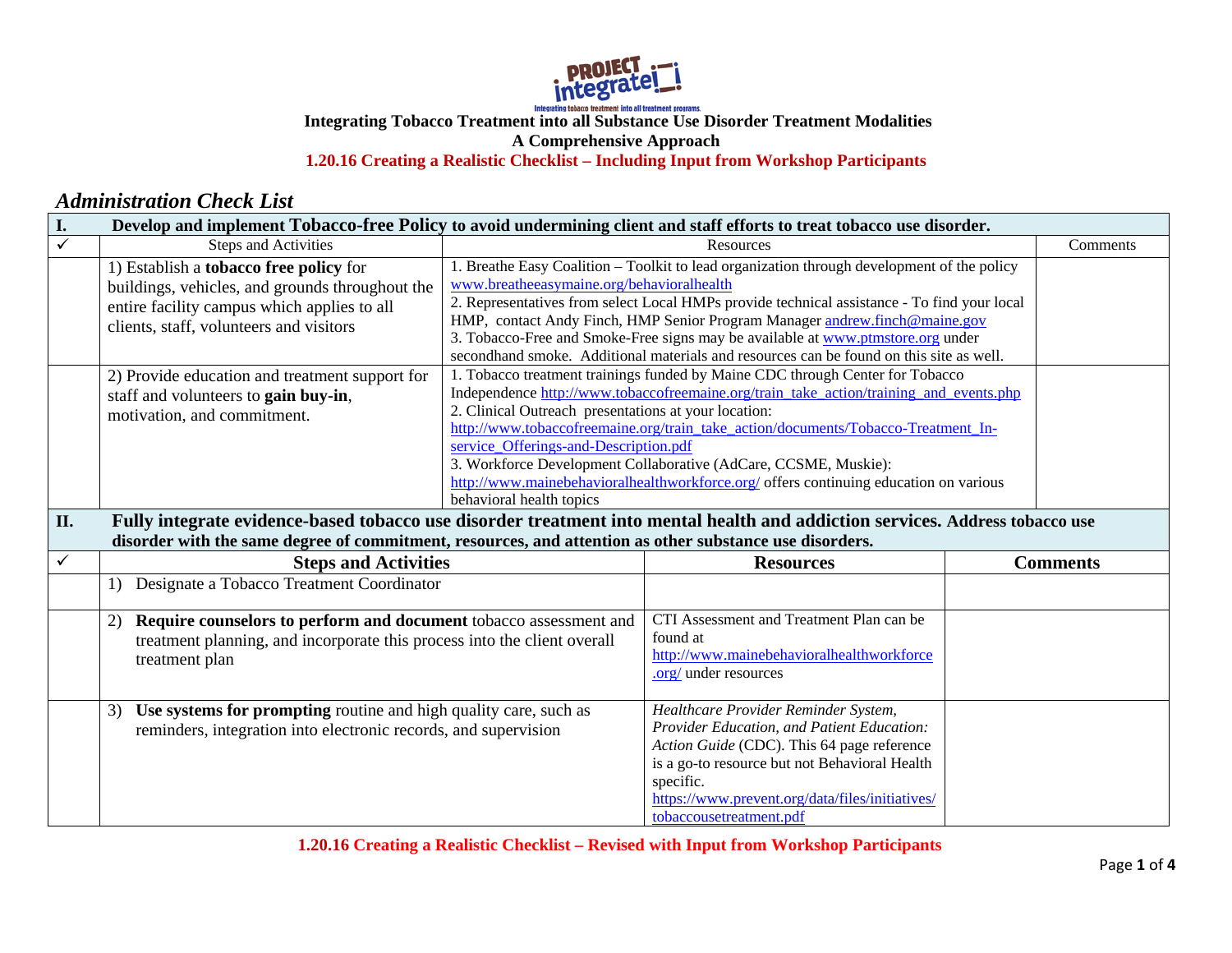

| III. | integrating topatto treatment into an treatment programs<br>Enhance the capacity of behavioral healthcare providers to provide effective client-focused evidence-based tobacco treatment. |                                                                                                                                                                                                                                                                                                                                                                                                                                                                                                                                                                                               |                 |
|------|-------------------------------------------------------------------------------------------------------------------------------------------------------------------------------------------|-----------------------------------------------------------------------------------------------------------------------------------------------------------------------------------------------------------------------------------------------------------------------------------------------------------------------------------------------------------------------------------------------------------------------------------------------------------------------------------------------------------------------------------------------------------------------------------------------|-----------------|
|      | <b>Steps and Activities</b>                                                                                                                                                               | <b>Resources</b>                                                                                                                                                                                                                                                                                                                                                                                                                                                                                                                                                                              | <b>Comments</b> |
|      | Train behavioral health providers in the tobacco<br>1)<br>use disorder process, diagnosis, and evidence-based<br>tobacco use disorder treatment.                                          | 1. Tobacco treatment trainings funded by Maine CDC through Center for Tobacco<br>Independence<br>http://www.tobaccofreemaine.org/train_take_action/training_and_events.php<br>2. Clinical Outreach presentations at your location:<br>http://www.tobaccofreemaine.org/train take action/documents/Tobacco-<br>Treatment_In-service_Offerings-and-Description.pdf<br>3. Workforce Development Collaborative (AdCare, CCSME, Muskie):<br>http://www.mainebehavioralhealthworkforce.org/ offers continuing education on<br>various behavioral health topics                                      |                 |
|      | Require staff responsible for treating tobacco<br>2)<br>dependence to demonstrate competency in<br>providing evidence-based tobacco treatment                                             | Becoming a Certified Tobacco Treatment Specialist would be best practice.<br>Information about criteria, trainings, etc follow:<br>https://www.google.com/webhp?sourceid=chrome-<br>$instant &ion = 1 & espv = 2 & es_th = 1 & ie=UTF-$<br>8#q=certified+tobacco+treatment+specialist+training+in+Maine (Partnership for a<br>Tobacco-Free Maine site)<br>http://www.lung.org/local-content/_content-items/our-initiatives/education-and-<br>training/tobacco-treatment-specialist-certification-<br>maine.html?referrer=https://www.google.com/<br>(American Lung Association in Maine site) |                 |
|      | Provide ongoing continuing education<br>3)<br>opportunities for tobacco treatment training                                                                                                | Updated list of trainings, webinars, etc. are found at<br>www.tobaccofreemaine.org/train_take_action/training_and_events.php                                                                                                                                                                                                                                                                                                                                                                                                                                                                  |                 |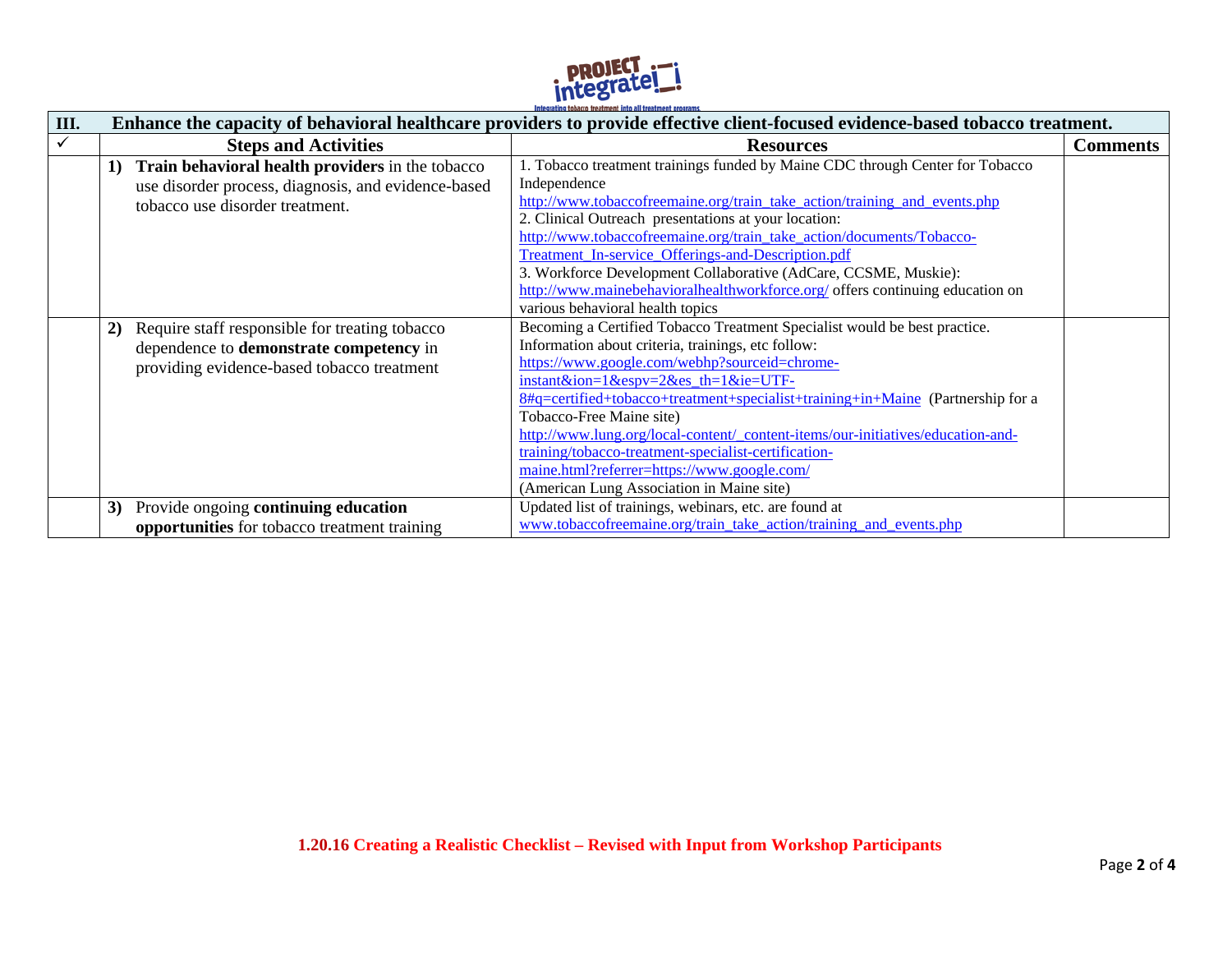

## *Provider Tobacco Treatment Integration Checklist*

| <b>Steps and Activities</b>                                                                                                          | <b>Resources</b>                                                                                                                                                                                                                                                                                                                                                                                                                                                                                                                                                                                                                                               | <b>Comments</b> |
|--------------------------------------------------------------------------------------------------------------------------------------|----------------------------------------------------------------------------------------------------------------------------------------------------------------------------------------------------------------------------------------------------------------------------------------------------------------------------------------------------------------------------------------------------------------------------------------------------------------------------------------------------------------------------------------------------------------------------------------------------------------------------------------------------------------|-----------------|
| <b>Provide information</b> for clients that<br>tobacco treatment is available and<br>may be covered by insurance                     | Example: Addiction Resource Center, hospital based<br>1. When receiving a call to make initial appointment, caller is asked<br>about insurance<br>Intake person researches insurance plan coverage<br>When the individual comes in for their first appointment with a<br>3.<br>counselor, the intake person lets the client know what is covered and<br>what is not, co-pays, etc. including for tobacco treatment<br>A financial agreement is made<br>4.<br>Note: MaineCare pays for tobacco treatment in outpatient settings by counselors.<br>However, agencies that are part of hospital-based treatment are reimbursed for                                |                 |
| Screen for tobacco use and<br>2)<br>dependence at treatment intake,<br>concurrent with assessment for other<br>chemical dependences. | tobacco treatment provided by physicians only.<br>CTI Tobacco Use Assessment tool provided in earlier presentation<br>Also can be found at<br>http://www.mainebehavioralhealthworkforce.org/ under resources                                                                                                                                                                                                                                                                                                                                                                                                                                                   |                 |
| Document tobacco diagnoses in<br>3)<br>client charts using DSM or ICD<br>criteria. (ICD 10)                                          | International Classification of Diseases (ICD)-10 Codes Tobacco/Nicotine<br>Dependence, and Secondhand Smoke Exposure. Effective October 1, 2015<br>http://www.ctri.wisc.edu/documents/icd10.pdf<br>Also can be found at<br>http://www.mainebehavioralhealthworkforce.org/ under resources                                                                                                                                                                                                                                                                                                                                                                     |                 |
| <b>Develop treatment plans for</b><br>4)<br>tobacco users that address both<br>behavioral and pharmaceutical<br>treatment.           | CTI Tobacco Treatment Plan provided in earlier presentation<br>Also can be found at<br>http://www.mainebehavioralhealthworkforce.org/ under resources                                                                                                                                                                                                                                                                                                                                                                                                                                                                                                          |                 |
| <b>Implement tobacco treatment</b><br>5)<br>plans for tobacco users that address<br>both behavioral and pharmaceutical<br>treatment. | Identify useful support materials such as:<br>Stages of change materials (Project Integrate) (available at this conference)<br>$\bullet$<br>Importance and Confidence Scales (available at this conference)<br>$\bullet$<br>NRT and medication fact sheets and dosage charts; Drug Interactions with<br>$\bullet$<br>Tobacco Smoke &Tobacco Treatment Medication Dosing Chart can be<br>found at http://www.mainebehavioralhealthworkforce.org/ under resources<br>Additional Materials can be ordered from www.ptmstore.org including Quit<br>Tips, After You Quit, Tobacco-Free and Smoke-Free Signs, Brochures<br>promoting the Help Line at 1-800-207-1230 |                 |

**1.20.16 Creating a Realistic Checklist – Revised with Input from Workshop Participants**